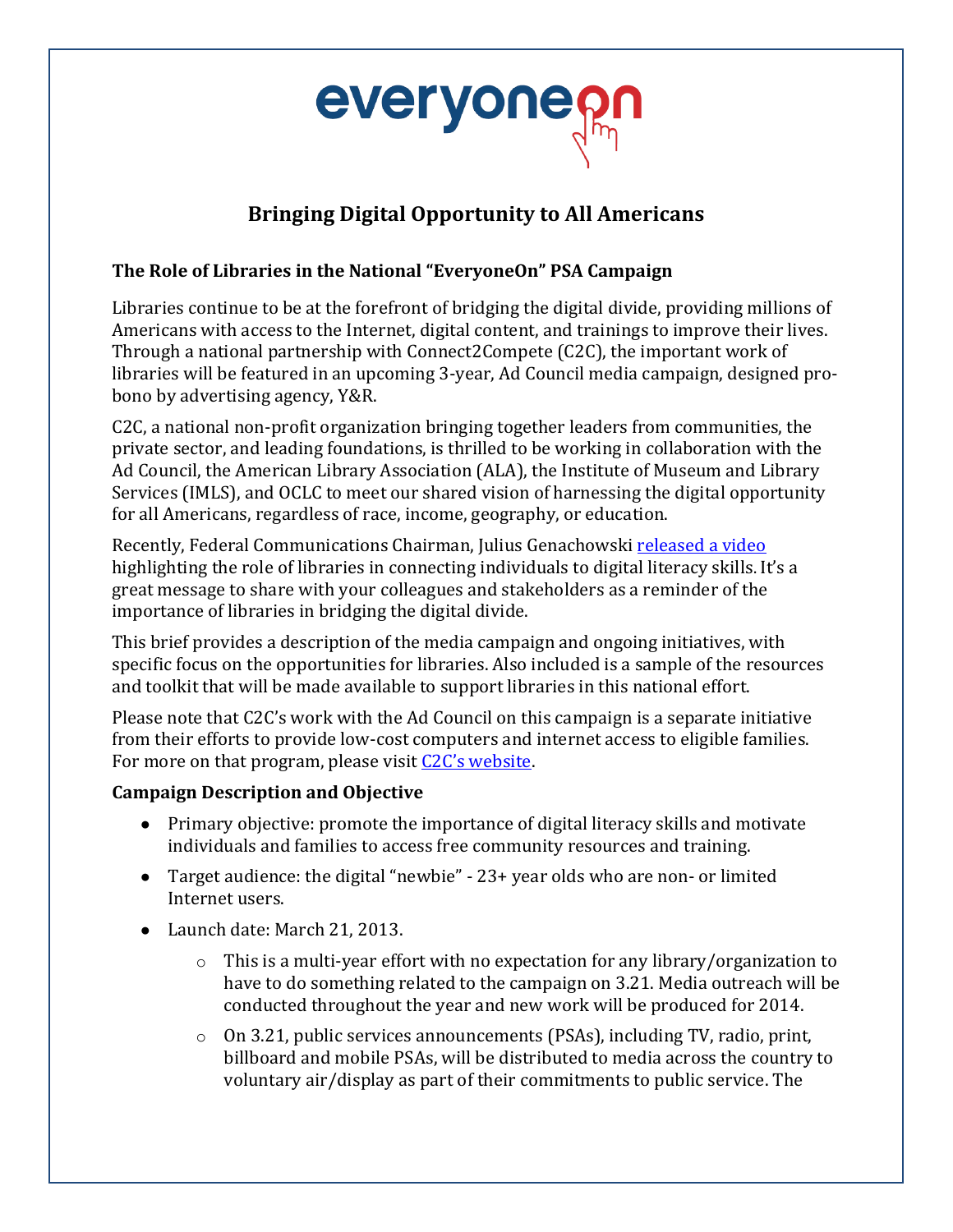campaign is national, and all media outlets will be invited to use the PSAs to promote the importance of digital literacy in local communities.

 $\circ$  On 3.21, several launch events will be hosted by C2C and Y&R in select cities. These events will kick-off the national campaign, and will serve as the opportunity for capturing the unscripted, human moments when new adopters learn to "do one thing better online". While PSAs will be available on 3.21, the content captured at these launch events will be used to create additional PSAs that will become available later in year one - a strategy aimed at establishing personal relevance in the most effective manner (see Events section).

#### **Campaign Components and Toolkits for Libraries**

Campaign PSA components will include TV, radio, print, billboard and mobile PSAs directing people to the EveryoneOn.org website, a mobile text short code, and a 1-800# to help people locate free digital literacy training classes and online training resources.

- The website (http://www.everyoneon.org) is still in development, and will include a training locator tool to help users find free digital literacy training courses, public computer access, and/or WiFi hotspots in their area (see Locator Tool section). In addition to libraries, the locator tool will include training site information for all participating C2C training and outreach partners such as Goodwill International, 4H, LULAC, public computer centers, and American Job Centers.
- The website will feature an online toolkit/resource center containing training materials, instructional guides for localizing the EveryoneOn campaign, PSAs, social media, PR materials and downloadable campaign collateral (brochures, posters, etc.). These materials will be print ready and in most cases, customizable for any library.
- A social media effort focused on the digital newbie will be implemented. The hope is that as digital training happens, newbies will be signing up for Facebook and be encouraged to "like" EveryoneOn on Facebook as a first step. The objective is to provide digital newbies, both those who are already using social media (and the Internet for entertainment purposes) and those experiencing it for the first time, with a community that they feel comfortable engaging with to connect to valuable resources, share stories and ask questions as they become further involved in the campaign.
	- $\circ$  Throughout the year, libraries will be able to share their digital literacy training stories (successes, photos, videos) with EveryoneOn through a simple submission page on the website. Stories will then be shared with the rest of the nation through EveryoneOn's various social media channels. This is a powerful opportunity to highlight libraries as trusted training and access points and we encourage you to share your stories!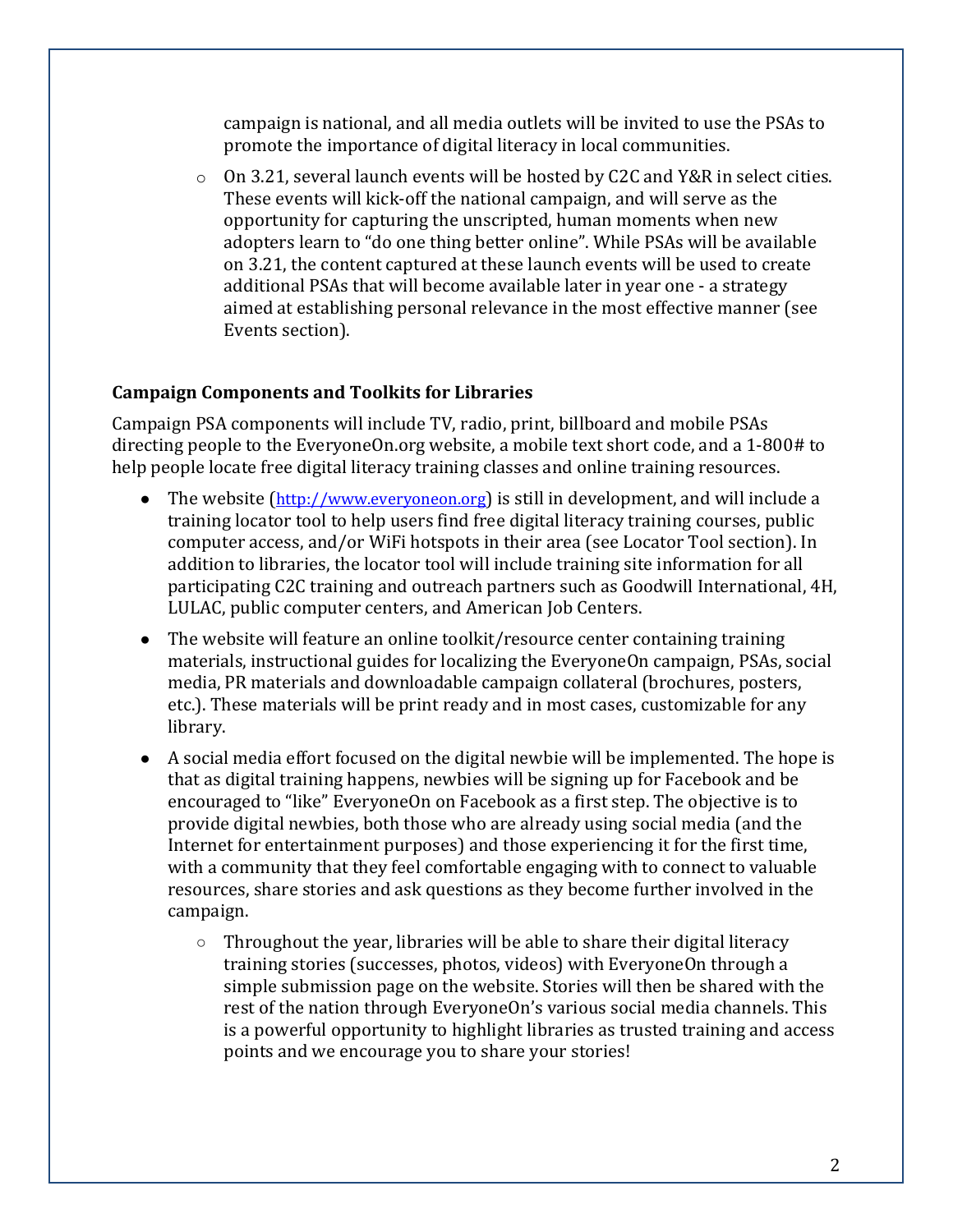#### **Events and Trainings**

- Libraries can host EveryoneOn events/trainings at any time throughout the year based on their own readiness and assessment of what will be most effective locally.
	- $\circ$  For example, a library that already offers an online job training class may choose to promote it as EveryoneOn training to leverage the campaign materials and customizable toolkit materials.
- C2C will host several launch events that serve the dual purpose of kicking off the digital literacy campaign and capturing media content that will form future PSAs.
- C2C is working with partners to identify local outreach and training sites in the following cities to host events, and will work closely with partners to plan and support the launch events:
	- $\circ$  Chicago, Philadelphia and Los Angeles
- Libraries are encouraged to capture any local events on webcams, phones, cameras, etc. to share with the campaign through the social media platform.
- $\bullet$  A resource toolkit will link to the digital literacy, self-paced and facilitated training curriculum being developed by the Public Library Association (PLA) project and funded by IMLS. Libraries may choose to use either or both tools, or promote alternative training, based on their existing training resources and strategy.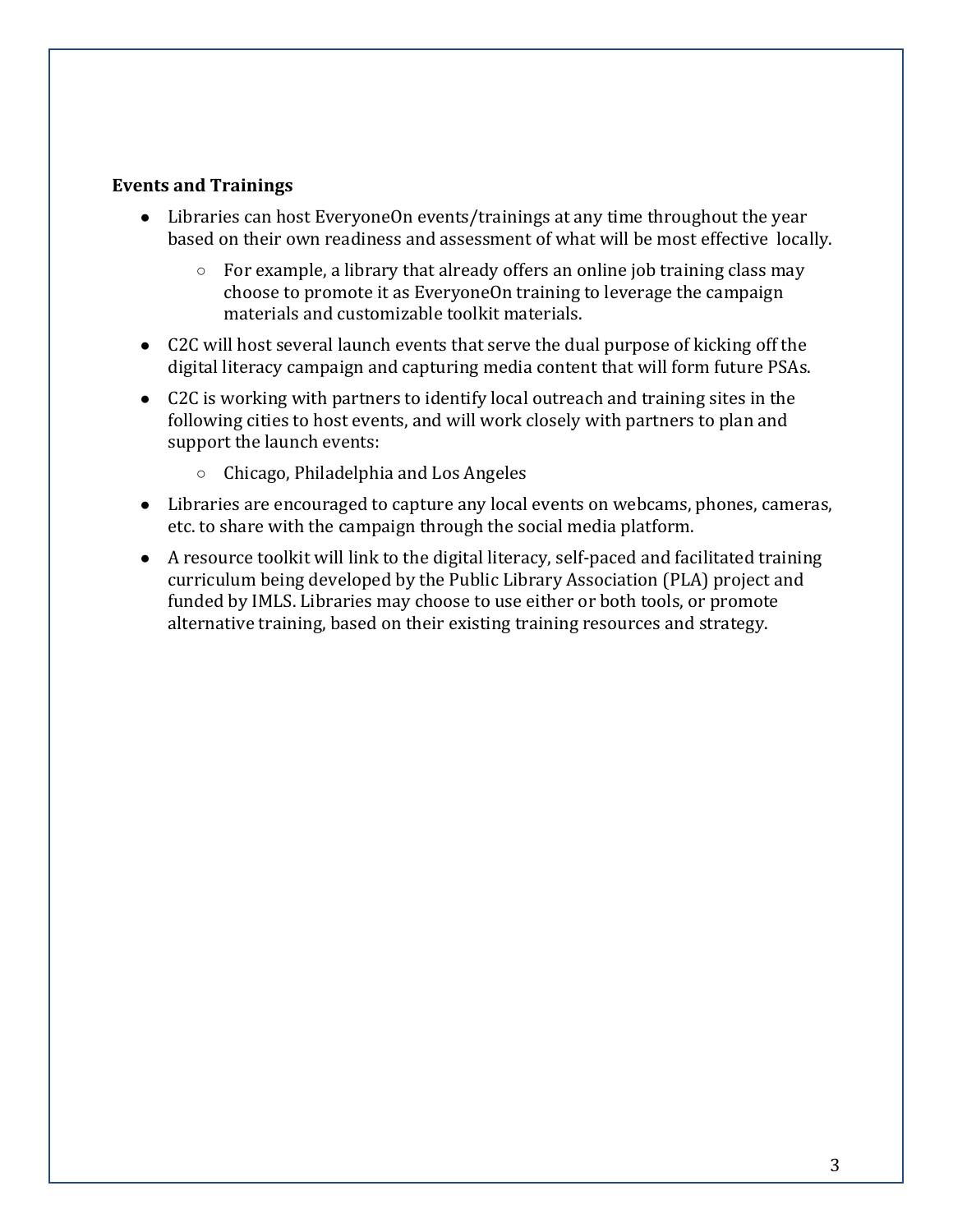### **Locator Tool Description and Expectations**

The success of the EveryoneOn campaign will be grounded in the ability to connect people to free digital literacy training in their community by using zip codes to identify locations near them. C2C has created partnerships with Goodwill, American Job Centers, civil rights organizations and BTOP awardees. Unlike our other partners, C2C received a database of basic contact information on library locations nationally, so the zip code locator tool will include library information from its initial launch.

In addition to the library name, address and phone number already collected, each entity in the database will need to complete their profile. EveryoneOn organizers are asking that each library review the basic information, update it if necessary and answer additional questions about the types of training available at each location. (NOTE: Each library can update their information online or someone within the library system can update the listings in bulk format.). The locator tool includes the following types of information:

- $\bullet$  Number of computer workstations available to the public
- Free WiFi available  $(Y/N)$
- Availability of free digital literacy training  $(Y/N)$
- Training target audience (Child, Youth, Adult, Senior, All)
- Types of training offered (Online self paced, 1 on 1, Scheduled classes)
- Skill levels taught Basic, Intermediate (mouse and keyboard required), Advanced
- Training course information or link to an online calendar of classes, if available.

Beginning February  $15<sup>th</sup>$ , libraries can access the tool to update the database with their address and with other relevant information. A form that can be used for bulk data entry will also be available. C2C's Service Locator will:

- Create a process for users to search for locations in the database tools using information such as name or address, and will present a list of matching results appear in a list format.
- The tool will create individual pages for each location, allowing users who click on a result from previous screen to view and verify read-only information.
- The tool will allow users viewing individual listing pages to provide feedback and suggest updates on their listing via a form item.
- The form will allow users to suggest changes to C2C that will be updated upon review.

Additional information and a call to action for libraries to update the locator tool with local information will be sent out when the tools are available.